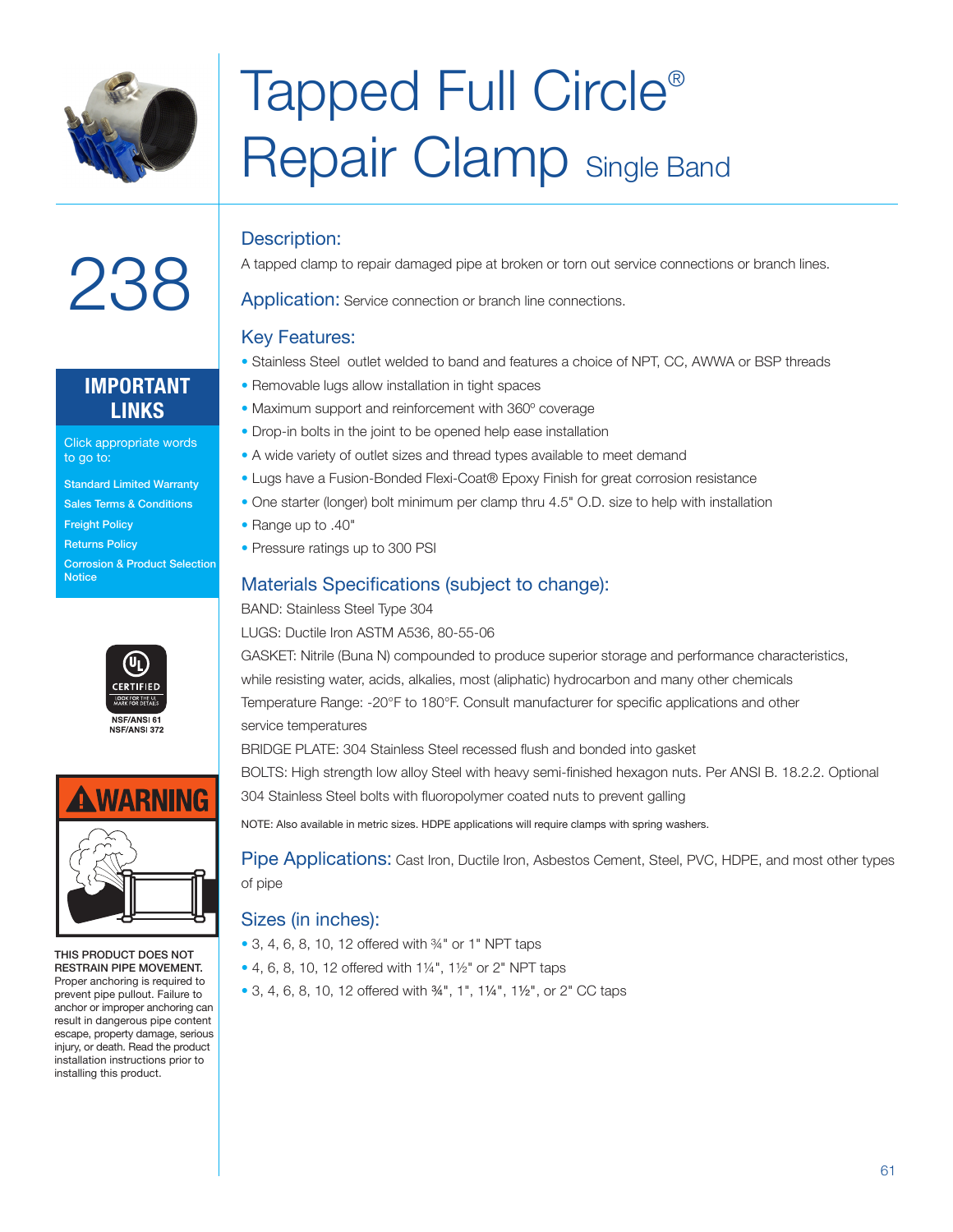

# Tapped Full Circle<sup>®</sup> Repair Clamp Single Band

### With Stainless Steel Bolts

| <b>TAP SIZE</b> | <b>LAST 3 DIGITS</b><br><b>FOR ALLOY BOLTS</b> | <b>LAST 3 DIGITS</b><br><b>FOR STAINLESS</b><br><b>STEEL BOLTS</b> |  |  |  |  |
|-----------------|------------------------------------------------|--------------------------------------------------------------------|--|--|--|--|
| 3/4" NPT        | $-006$                                         | $-106$                                                             |  |  |  |  |
| 1" NPT          | $-008$                                         | $-108$                                                             |  |  |  |  |
| 1 1/4" NPT      | $-010$                                         | $-110$                                                             |  |  |  |  |
| 1 1/2" NPT      | $-012$                                         | $-110$                                                             |  |  |  |  |
| 2" NPT          | $-014$                                         | $-112$                                                             |  |  |  |  |
| 3/4" CC         | $-007$                                         | $-114$                                                             |  |  |  |  |
| $1"$ CC         | $-009$                                         | $-107$                                                             |  |  |  |  |
| 1 1/4" CC       | $-011$                                         | $-109$                                                             |  |  |  |  |
| 1 1/2" CC       | $-013$                                         | $-111$                                                             |  |  |  |  |
| $2"$ CC         | $-015$                                         | $-115$                                                             |  |  |  |  |

## ¾" and 1" NPT Taps

| <b>STANDARD</b>                                |                                       |                               | 3/4" NPT 20MM           | <b>1" NPT 25MM</b>    | <b>METRIC</b>         |                                  |                         |                 |                        |
|------------------------------------------------|---------------------------------------|-------------------------------|-------------------------|-----------------------|-----------------------|----------------------------------|-------------------------|-----------------|------------------------|
| <b>NOMINAL</b><br><b>SIZE</b><br><b>INCHES</b> | O.D.<br><b>RANGE</b><br><b>INCHES</b> | <b>WIDTH</b><br><b>INCHES</b> | <b>WT. EACH</b><br>LBS. | <b>CATALOG NUMBER</b> | <b>CATALOG NUMBER</b> | <b>NOMINAL</b><br><b>SIZE MM</b> | O.D.<br><b>RANGE MM</b> | <b>WIDTH MM</b> | <b>WT. EACH</b><br>KG. |
| 3                                              | 3.46-3.70                             | 7.5                           | 8.3                     | 238-00035007-006      | 238-00035007-008      |                                  | 88-93                   | 190             | 3.8                    |
|                                                | 3.46-3.70                             | 12.5                          | 12.8                    | 238-00035012-006      | 238-00035012-008      | 80                               | 88-93                   | 317             | 5.8                    |
|                                                | $3.73 - 4.00$                         | 7.5                           | 8.3                     | 238-00037507-006      | 238-00037507-008      |                                  | 95-101                  | 190             | 3.8                    |
|                                                | $3.73 - 4.00$                         | 12.5                          | 12.8                    | 238-00037512-006      | 238-00037512-008      |                                  | 95-101                  | 317             | 5.8                    |
|                                                | 3.96-4.25                             | 7.5                           | 8.3                     | 238-00040007-006      | 238-00040007-008      |                                  | 101-107                 | 190             | 3.8                    |
| 3                                              | 3.96-4.25                             | 12.5                          | 12.8                    | 238-00040012-006      | 238-00040012-008      | 80-100                           | 101-107                 | 317             | 5.8                    |
| $\overline{4}$                                 | 4.45-4.73                             | 7.5                           | 8.3                     | 238-00045007-006      | 238-00045007-008      |                                  | 114-120                 | 190             | 3.8                    |
|                                                | 4.45-4.73                             | 12.5                          | 12.8                    | 238-00045012-006      | 238-00045012-008      |                                  | 114-120                 | 317             | 5.8                    |
|                                                | 4.74-5.14                             | 7.5                           | 10.7                    | 238-00048007-006      | 238-00048007-008      | 100                              | 121-130                 | 190             | 4.9                    |
|                                                | 4.74-5.14                             | 12.5                          | 18.0                    | 238-00048012-006      | 238-00048012-008      |                                  | 121-130                 | 317             | 8.3                    |
|                                                | 6.56-6.96                             | 7.5                           | 11.1                    | 238-00066307-006      | 238-00066307-008      |                                  | 167-176                 | 190             | 5.4                    |
|                                                | 6.56-6.96                             | 12.5                          | 17.1                    | 238-00066312-006      | 238-00066312-008      |                                  | 167-176                 | 317             | 8.9                    |
| 6                                              | 6.84-7.24                             | 7.5                           | 11.3                    | 238-00069007-006      | 238-00069007-008      | 150                              | 174-183                 | 190             | 5.4                    |
|                                                | 6.84-7.24                             | 12.5                          | 19.3                    | 238-00069012-006      | 238-00069012-008      |                                  | 174-183                 | 317             | 8.9                    |
|                                                | 8.54-8.94                             | 7.5                           | 13.2                    | 238-00086307-006      | 238-00086307-008      |                                  | 217-227                 | 190             | 6.1                    |
|                                                | 8.54-8.94                             | 12.5                          | 21.4                    | 238-00086312-006      | 238-00086312-008      |                                  | 217-227                 | 317             | 9.8                    |
| 8                                              | 8.99-9.39                             | 7.5                           | 13.2                    | 238-00090507-006      | 238-00090507-008      | 200                              | 229-238                 | 190             | 6.1                    |
|                                                | 8.99-9.39                             | 12.5                          | 21.4                    | 238-00090512-006      | 238-00090512-008      |                                  | 229-238                 | 317             | 9.8                    |

Suitable anchorage must be provided. Excessive pipe movement could cause pipe to pull out. Other tap sizes available.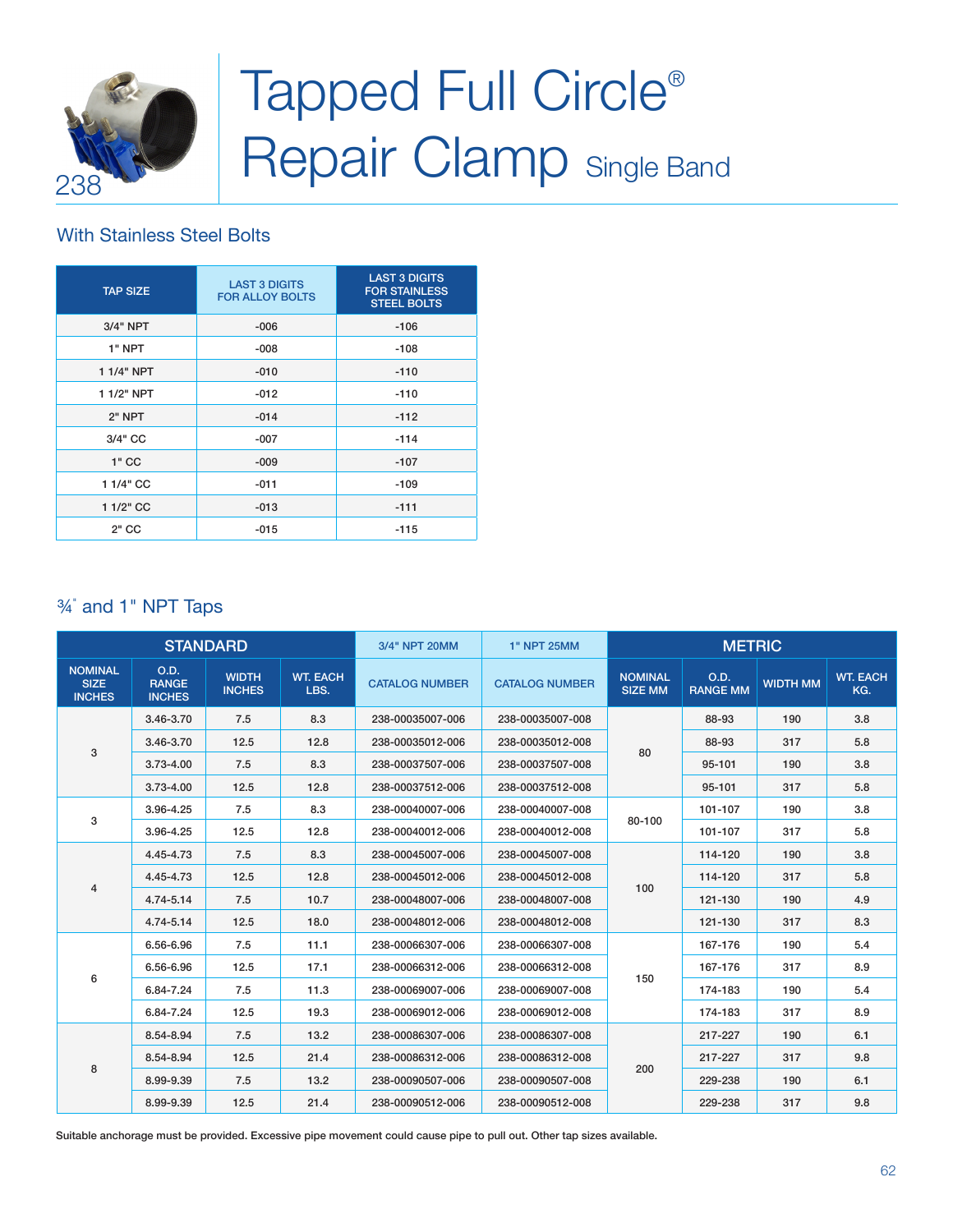## 1¼", 1½" and 2" NPT Taps

| <b>STANDARD</b>                      |                                                          |                               |                            | 1 1/4" NPT<br><b>32 MM</b>                                                   | 1 1/2" NPT<br><b>40 MM</b>                                                   | 2" NPT<br><b>50 MM</b>                                                       | <b>METRIC</b>                    |                                          |                           |                             |
|--------------------------------------|----------------------------------------------------------|-------------------------------|----------------------------|------------------------------------------------------------------------------|------------------------------------------------------------------------------|------------------------------------------------------------------------------|----------------------------------|------------------------------------------|---------------------------|-----------------------------|
| NOM.<br><b>SIZE</b><br><b>INCHES</b> | O.D.<br><b>RANGE</b><br><b>INCHES</b>                    | <b>WIDTH</b><br><b>INCHES</b> | WT.<br><b>EACH</b><br>LBS. | <b>CATALOG NUMBER</b>                                                        | <b>CATALOG NUMBER</b>                                                        | <b>CATALOG NUMBER</b>                                                        | NOM.<br><b>SIZE</b><br><b>MM</b> | O.D.<br><b>RANGE</b><br><b>MM</b>        | <b>WIDTH</b><br><b>MM</b> | WT.<br><b>EACH</b><br>KG.   |
| 4                                    | 4.45-4.73<br>4.45-4.73<br>4.45-4.73<br>4.45-4.73         | 7.5<br>10<br>12.5<br>15       | 10<br>13<br>16<br>19       | 238-00045007-010<br>238-00045010-010<br>238-00045012-010<br>238-00045015-010 | 238-00045007-012<br>238-00045010-012<br>238-00045012-012<br>238-00045015-012 | 238-00045007-014<br>238-00045010-014<br>238-00045012-014<br>238-00045015-014 | 100                              | 114-120<br>114-120<br>114-120<br>114-120 | 190<br>254<br>317<br>381  | 4.1<br>5.9<br>7.3<br>8.6    |
| 4                                    | 4.74-5.14<br>4.74-5.14<br>4.74-5.14<br>4.74-5.14         | 7.5<br>10<br>12.5<br>15       | 11<br>15<br>18<br>21       | 238-00048007-010<br>238-00048010-010<br>238-00048012-010<br>238-00048015-010 | 238-00048007-012<br>238-00048010-012<br>238-00048012-012<br>238-00048015-012 | 238-00048007-014<br>238-00048010-014<br>238-00048012-014<br>238-00048015-014 | 100                              | 121-130<br>121-130<br>121-130<br>121-130 | 190<br>254<br>317<br>381  | 5.0<br>6.8<br>8.2<br>9.5    |
| 6                                    | 6.56-6.96<br>6.56-6.96<br>6.56-6.96<br>6.56-6.96         | 7.5<br>10<br>12.5<br>15       | 12<br>16<br>19<br>23       | 238-00066307-010<br>238-00066310-010<br>238-00066312-010<br>238-00066315-010 | 238-00066307-012<br>238-00066310-012<br>238-00066312-012<br>238-00066315-012 | 238-00066307-014<br>238-00066310-014<br>238-00066312-014<br>238-00066315-014 | 150                              | 167-176<br>167-176<br>167-176<br>167-176 | 190<br>254<br>317<br>381  | 5.4<br>7.3<br>8.6<br>11.8   |
| 6                                    | 6.84-7.24<br>6.84-7.24<br>6.84-7.24<br>6.84-7.24         | 7.5<br>10<br>12.5<br>15       | 12<br>16<br>19<br>23       | 238-00069007-010<br>238-00069010-010<br>238-00069012-010<br>238-00069015-010 | 238-00069007-012<br>238-00069010-012<br>238-00069012-012<br>238-00069015-012 | 238-00069007-014<br>238-00069010-014<br>238-00069012-014<br>238-00069015-014 | 150                              | 174-183<br>174-183<br>174-183<br>174-183 | 190<br>254<br>317<br>381  | 5.4<br>7.3<br>8.6<br>10.4   |
| 8                                    | 8.54-8.94<br>8.54-8.94<br>8.54-8.94<br>8.54-8.94         | 7.5<br>10<br>12.5<br>15       | 13<br>17<br>21<br>25       | 238-00086307-010<br>238-00086310-010<br>238-00086312-010<br>238-00086315-010 | 238-00086307-012<br>238-00086310-012<br>238-00086312-012<br>238-00086315-012 | 238-00086307-014<br>238-00086310-014<br>238-00086312-014<br>238-00086315-014 | 200                              | 217-227<br>217-227<br>217-227<br>217-227 | 190<br>254<br>317<br>381  | 5.9<br>7.7<br>9.5<br>11.30  |
| 8                                    | 8.99-9.39<br>8.99-9.39<br>8.99-9.39<br>8.99-9.39         | 7.5<br>10<br>12.5<br>15       | 13<br>17<br>21<br>25       | 238-00090507-010<br>238-00090510-010<br>238-00090512-010<br>238-00090515-010 | 238-00090507-012<br>238-00090510-012<br>238-00090512-012<br>238-00090515-012 | 238-00090507-014<br>238-00090510-014<br>238-00090512-014<br>238-00090515-014 | 200                              | 229-238<br>229-238<br>229-238<br>229-238 | 190<br>254<br>317<br>381  | 5.9<br>7.7<br>9.5<br>11.34  |
| 10                                   | 10.64-11.04<br>10.64-11.04<br>10.64-11.04<br>10.64-11.04 | 7.5<br>10<br>12.5<br>15       | 14<br>19<br>23<br>27       | 238-00107507-010<br>238-00107510-010<br>238-00107512-010<br>238-00107515-010 | 238-00107507-012<br>238-00107510-012<br>238-00107512-012<br>238-00107515-012 | 238-00107507-014<br>238-00107510-014<br>238-00107512-014<br>238-00107515-014 | 250                              | 270-280<br>270-280<br>270-280<br>270-280 | 190<br>254<br>317<br>381  | 6.4<br>8.6<br>10.4<br>12.2  |
| 10                                   | 11.04-11.44<br>11.04-11.44<br>11.04-11.44<br>11.04-11.44 | 7.5<br>10<br>12.5<br>15       | 14<br>19<br>23<br>27       | 238-00111007-010<br>238-00111010-010<br>238-00111012-010<br>238-00111015-010 | 238-00111007-012<br>238-00111010-012<br>238-00111012-012<br>238-00111015-012 | 238-00111007-014<br>238-00111010-014<br>238-00111012-014<br>238-00111015-014 | 250                              | 280-291<br>280-291<br>280-291<br>280-291 | 190<br>254<br>317<br>381  | 6.4<br>8.6<br>10.4<br>12.7  |
| 12                                   | 12.62-13.02<br>12.62-13.02<br>12.62-13.02<br>12.62-13.02 | 7.5<br>10<br>12.5<br>15       | 16<br>20<br>25<br>29       | 238-00127507-010<br>238-00127510-010<br>238-00127512-010<br>238-00127515-010 | 238-00127507-012<br>238-00127510-012<br>238-00127512-012<br>238-00127515-012 | 238-00127507-014<br>238-00127510-014<br>238-00127512-014<br>238-00127515-014 | 300                              | 321-331<br>321-331<br>321-331<br>321-331 | 190<br>254<br>317<br>381  | 7.3<br>9.1<br>11.3<br>13.15 |
| 12                                   | 13.10-13.50<br>13.10-13.50<br>13.10-13.50<br>13.10-13.50 | 7.5<br>10<br>12.5<br>15       | 16<br>20<br>25<br>29       | 238-00132007-010<br>238-00132010-010<br>238-00132012-010<br>238-00132015-010 | 238-00132007-012<br>238-00132010-012<br>238-00132012-012<br>238-00132015-012 | 238-00132007-014<br>238-00132010-014<br>238-00132012-014<br>238-00132015-014 | 300                              | 333-343<br>333-343<br>333-343<br>333-343 | 190<br>254<br>317<br>381  | 7.7<br>9.5<br>11.3<br>13.2  |

Maximum available clamp width is 35". Suitable anchorage must be provided. Excessive pipe movement could cause pipe to pull out. Other tap sizes available.